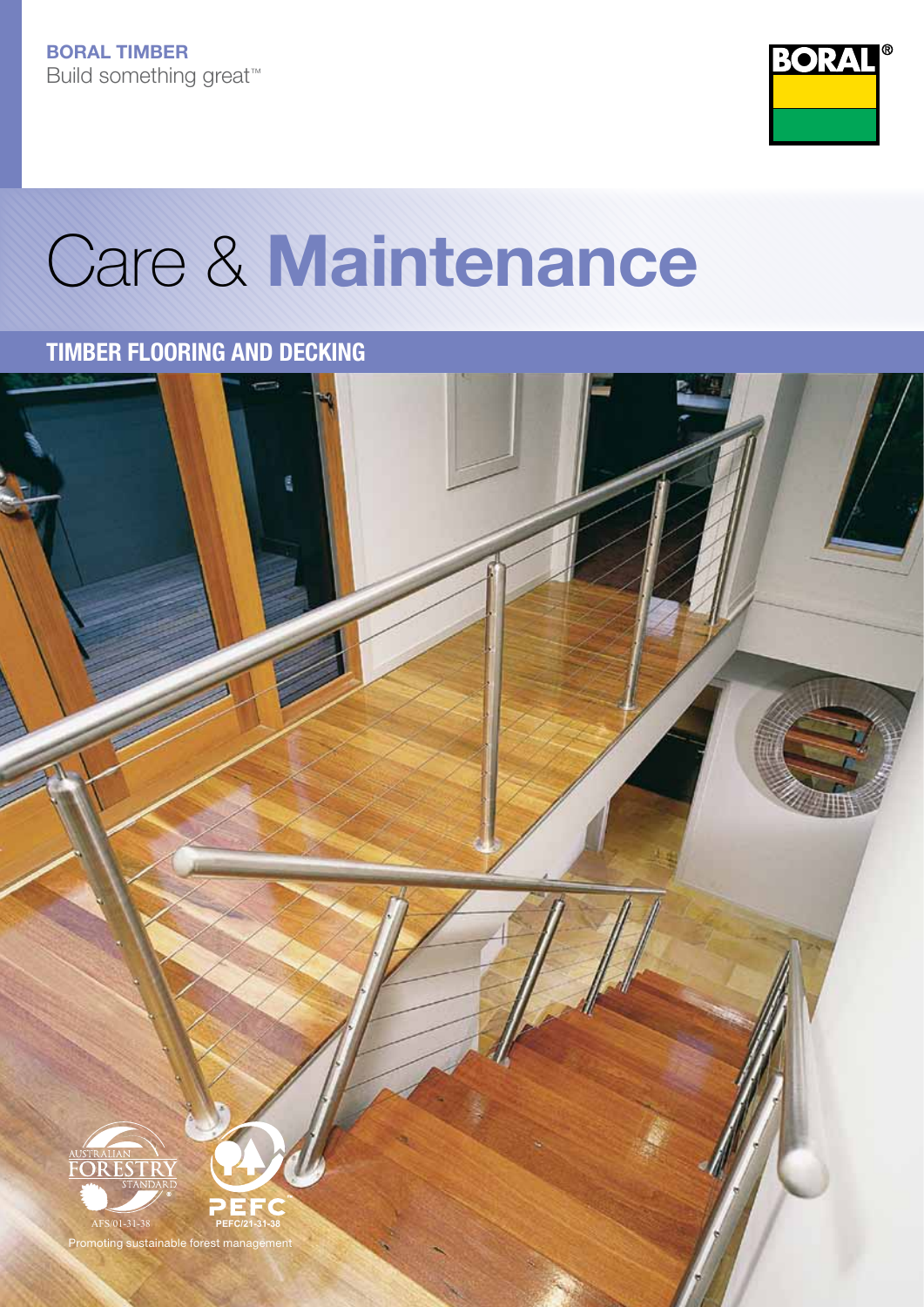# Care and maintenance

#### Timber Flooring

A hardwood timber floor represents a long-term investment and with regular cleaning and maintenance, a timber floor can look beautiful for a lifetime. Timber floors are easy to clean and maintain by following a few easy guidelines.

#### General precautions and maintenance tips

- Dirt and grit can lead to excess wear and scratching of a hardwood timber floor. Use dirt trapping mats at all exterior doors to minimise dirt, sand and grit that might be brought inside. Small rugs and hall runners are also helpful for collecting dirt that can scratch a hardwood timber floor. Regularly sweep high traffic areas with a soft bristle broom or electrostatic mop.
- Fit protective pads to furniture legs to reduce risk of scuffing the floor when moved. To protect the floor surface use protective mats for furniture with castors. Barrel castors are less likely to damage a floor than ball castors.
- In areas where extreme temperature changes or moisture variation are common, gaps or cupping may appear in the floor. Maintain an ambient temperature to avoid dryness that may cause gaps, or moisture increases that may cause cupping.
- All hardwood timber floors will fade, darken or change shade over time. Exposure to sunlight will increase this process. Rotate rugs periodically and protect the floor from direct sunlight with curtains or blinds.
- High heel shoes can dent a hard floor surface. Remove shoes that have exposed heels with sharp points to avoid potential damage to a hardwood timber floor.
- Pets with long nails or claws can scratch and dull the floor finish, make sure pets nails or claws are trimmed regularly and kept blunt.
- One of the benefits of a hardwood timber floor is that it can be refinished if it becomes excessively scratched or dented. Boral Timber recommends the use of a qualified flooring professional proficient in sanding and finishing to complete this work.

## *The beauty of hardwood timber from Boral Timber*

*For generations, the distinctive beauty of hardwood timber has brought warmth and elegance to Australian homes, both inside and out. Boral Timber's hardwood products offer unique colours and grains to create a stunning feature. Hardwoods are also ideal for commercial or domestic developments due to their natural hardness.*

#### Cleaning tips

- A hardwood timber floor will look better for longer if it is kept as clean as possible. To remove surface dirt and grit, regularly vacuum, with a soft bristle head or an electrostatic attachment, or sweep with an electrostatic mop. Keep door mats clean.
- For stubborn dirt, damp-mop the floor using a well rung mop. The use of a pH neutral floor cleaner can help remove stubborn dirt (use as per manufacturer's instructions).
- Never clean a floor with common household detergents, polishes, steel wool pads, wax or similar products. These products can be too abrasive and scratch the surface, or may make a floor dangerously slippery. Some products may leave a film of silicon or wax on the timber which may hamper recoating of your floor in the future. Never use Methylated Spirits or Kerosene, as any type of petroleum distillate will degrade the coating and irreversibly dull the floor. Only use a pH neutral floor cleaner as per manufacturer's instructions.
- Boral Timber has a range of floor cleaning and maintenance products available. Contact 1800 818 317 for further information.
- Use only quality lint free floor mops and thoroughly wash new mops to remove any lint.
- Wipe up spills and leaks promptly with a dry cloth or dry paper towel. For sticky substances, moisten the cloth slightly.
- Boral Timber uses sophisticated processing technology for all kiln dried timber and rigorous floor placement procedures to control the moisture content. Over wetting a floor when mopping or cleaning can change the moisture balance and cause a floor to expand, with some resulting in cupping. For this reason, it is important to ensure that mops and cloths are well wrung so that as little water solution as possible wets the floor.
- Steam mops are not recommended for cleaning timber floors. Steam (moisture) is forced into the joints of the timber and any small, breaks or cracks on the timber floor surface which could result in unusual reactions in the timber such as cupping. The heat from the steam mop could also cause damaged to the coating on the floor.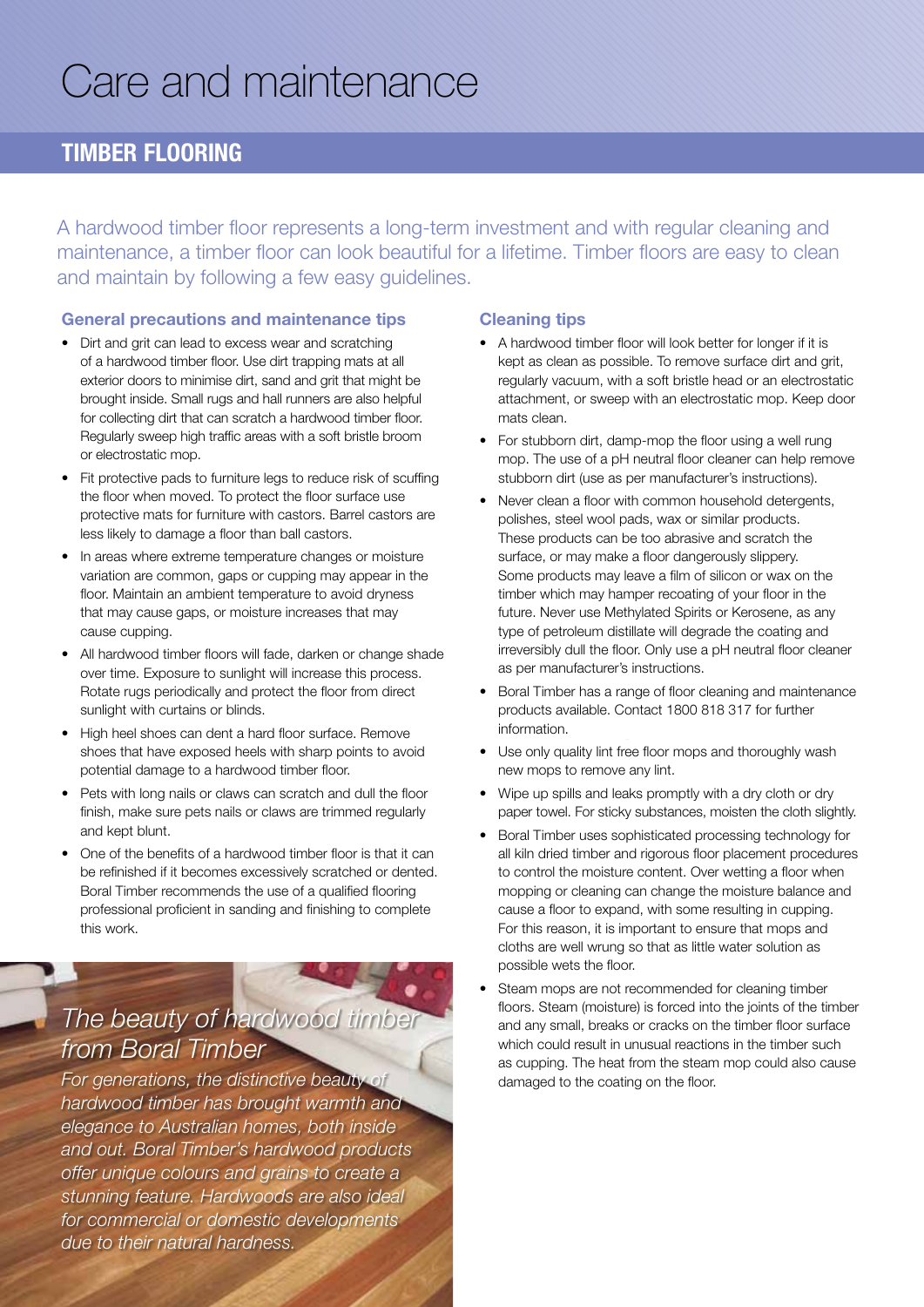#### **DECKING**

In order to keep a hardwood timber deck looking its best, it must be kept clean and well maintained. It is a good idea to inspect a hardwood timber deck at least annually to ensure that it is in good condition.

The deck must be regularly maintained as it may become discoloured or affected by moisture and weather. Inspect the deck to replace loose boards and protruding nails or screws. Any loose or damaged boards should be resecured or replaced, loose nails hammered back in or screws refixed.

To clean the deck, sweep off any loose dirt or garden residue and then clean the deck with a specialised deck cleaning product. It is important to not only remove dirt, but any algae or moss that may be growing on the deck. After the cleaning has been completed, lightly sand the deck in the direction of the timber. This will remove any splinters and damage to the timber.

Once cleaned, reseal the deck with a stain, oil, paint or varnish, depending on aesthetic preference. Before the decking finish is applied, cover areas around the deck that need protection such as plants and furniture. Drying times are dependent on the type of finish so check finish manufacturer's recommendations before walking on a newly finished deck. Apply and re-apply decking finish as per finish manufacturer's recommendations. Finish manufacturers may recommend that the decking finish needs to be re-applied more than once a year.

After a new timber deck has been built, or an existing deck repaired, thoroughly sweep and clean to remove metal filings from drilling, nailing or other construction materials that may cause black spots on the hardwood deck when exposed to the elements.

If the deck has turned grey from natural weathering or is discoloured due to metal filings or other construction materials, there are a large range of maintenance and cleaning products on the market which can bring back the timber's original colour. Use with care and follow the finish manufacturer's instructions carefully.



For full installation, care and maintenance or warranty information, please contact Boral Timber on 1800 818 317 or visit www.boral.com.au/timber